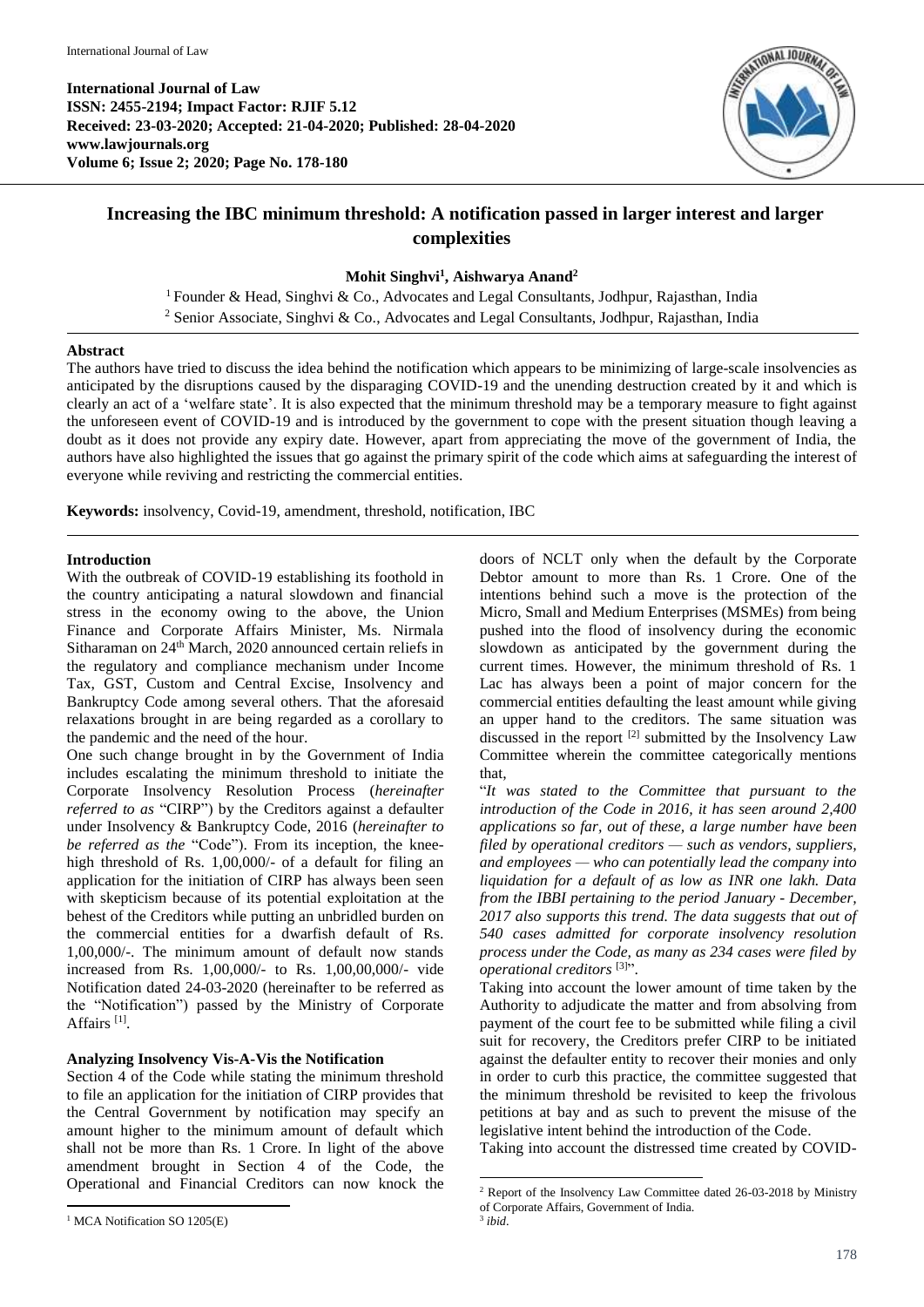19, the government is also considering the suspension of section 7, 9 and 10 of the Code for the time being to save the MSMEs from further exploitation by the creditors. However, in the absence of any such notification as of now, if for a moment it is assumed that the concerned sections are not suspended, the notification leaves a room for many questions and complexities which are still required to be answered. This article in the considered opinion of the authors attempt to point out those complexities and the questions and urges the Ministry of Corporate Affairs for a clarification on the practical guide to the problems posed by the notification.

## **MCA Notification No 1205 (E) and the Imbibed Legal Complexities**

There are several question and complexities which are posed by the notification and are required to be answered by the Government as it creates a room for assumptions for everyone leading to bewilderment, which includes:

- **No right of filing a joint application to the Operation Creditors under the Code in contrast to the Financial Creditors:** The explanation provided under section 7 of the Code reads as, *"For the purposes of this sub-section, a default includes a default in respect of a financial debt owed not only to the applicant financial creditor but to any other financial creditor of the corporate debtor* [4] , thereby leaving the field open for the Financial Creditors to file joint applications to meet the minimum threshold of Rs. 1 Crore as set out by the Notification either individually or jointly for the defaulted amount. However, section 9 which talks about the initiation of CIRP by the Operational Creditors gives no such power to them and therefore, makes it mandatory for the Operational Creditors to meet the minimum threshold, individually. Having said that this Notification majorly undermines the interest the Operational Creditor which is in clear contravention to the basic spirit of the Code which lies in safeguarding the interests of every class of creditor.
- **Employees as Operational Creditor, almost burying their rights to initiate CIRP:** The Code empowers the Employees of the commercial entities to come under the ambit of Operational Creditor, however, this empowerment makes it almost impossible for them to initiate CIRP for the salaries due to be paid to them by their employers. There is no provision for filing the aggregated or combined claim by the Operational Creditor defined in the Code and practically, meeting the current minimum threshold of Rs. 1 Crore as "unpaid debt" in individuality as salary seems to be an outlandish task for an employee.
- **Homebuyers as Financial Creditor, Notification posing a new hurdle:** The IBC Amendment, 2019 has already created ample of trouble for the homebuyers by stipulating that insolvency proceedings against the developer can be initiated only in the case where 10% or 100 of the homebuyer (whichever is lower) agrees to the move. However, this notification poses an additional burden on the innocent homebuyers where even if they meet the requirement of the IBC Amendment, 2019 having 10% of the homebuyers agreed to initiate the CIRP but if they do not meet the

minimum threshold of Rs. 1 Crore which seems to be rare though not impossible, they cannot pursue it and vice versa.

- **The question of retrospective or prospective application of the Notification:** The Notification is a silent piece of delegated legislation in terms of its applicability and therefore, it would be safe to assume that it would apply prospectively to the disputes and not otherwise [5] . It is a cardinal principle of construction that every statute is *prima facie* prospective unless it is expressly or by necessary implication made to have retrospective operation [6]. The Notification would come under the definition of 'delegated legislation' and 'law' within the meaning of Article 13(3)(a) of the Constitution of India, 1950. However, the Government of India should come up with the clarification in terms of applicability to answer the complexities it has raised by being silent on this position.
- **The question of the overall applicability of the Notification on the pending applications**: The Notification does not specify the date of its applicability and so for the sake of safety, it is assumed that it would apply from the date it was released i.e.  $24<sup>th</sup>$  March, 2020. Having said that, it is crucial to decide the fate of applications which are pending for admission before the various NCLTs. To all the intents and purposes, the NCLTs can't decide the question of admission within the timeline given in the Code and therefore a situation may arise where these applications might have to meet the new threshold requirement of Rs. 1 Crore and in the case otherwise, they would have to be withdrawn. This is a question of a very serious nature that is required to be analyzed, anticipated and answered by the Government of India. In the humble opinion of the authors, the same shall not affect the *lis pendente* as the notification has been issued owing to the pandemic which otherwise would not have been thought of and seems to be transitory in nature.
- **Disputes where demand notice u/s 8 of the Code is sent by the Operational Creditor:** There will be cases where an Operational Creditor has sent the demand notice u/s 8 of the Code and is anticipating a reply from the Corporate Debtor and thus, has not filed the Application under section 9 to initiate CIRP against the Corporate Debtor. Going by the current situation, it would be just to assume that such Operational Creditors will not be able to file Application under section 9 as they will not meet the new threshold requirement of Rs. 1 Crore thereby leaving their demand notice redundant in the eyes of law. In the humble opinion of the authors, the same shall not affect the filing of the *lis* as the notice was issued prior to coming into force of the notification and more so it is concerning the default committed bereft of the effect of the pandemic.

#### **Concluding Remarks**

1

The legislative intent behind the notification appears to be the minimizing of large-scale insolvencies as anticipated by the disruptions caused by the disparaging COVID-19 and the unending destruction created by it and which is clearly

<sup>5</sup> Hitendra Vishnu Thakur vs. State of Maharashtra; AIR 1994 SC 2623

<sup>6</sup> Singh, Justice G.P, *Principles of Statutory Interpretation*, 13th Edition, Page 532 (II)

<sup>1</sup> <sup>4</sup> Section 9 of the Insolvency and Bankruptcy Code, 2016